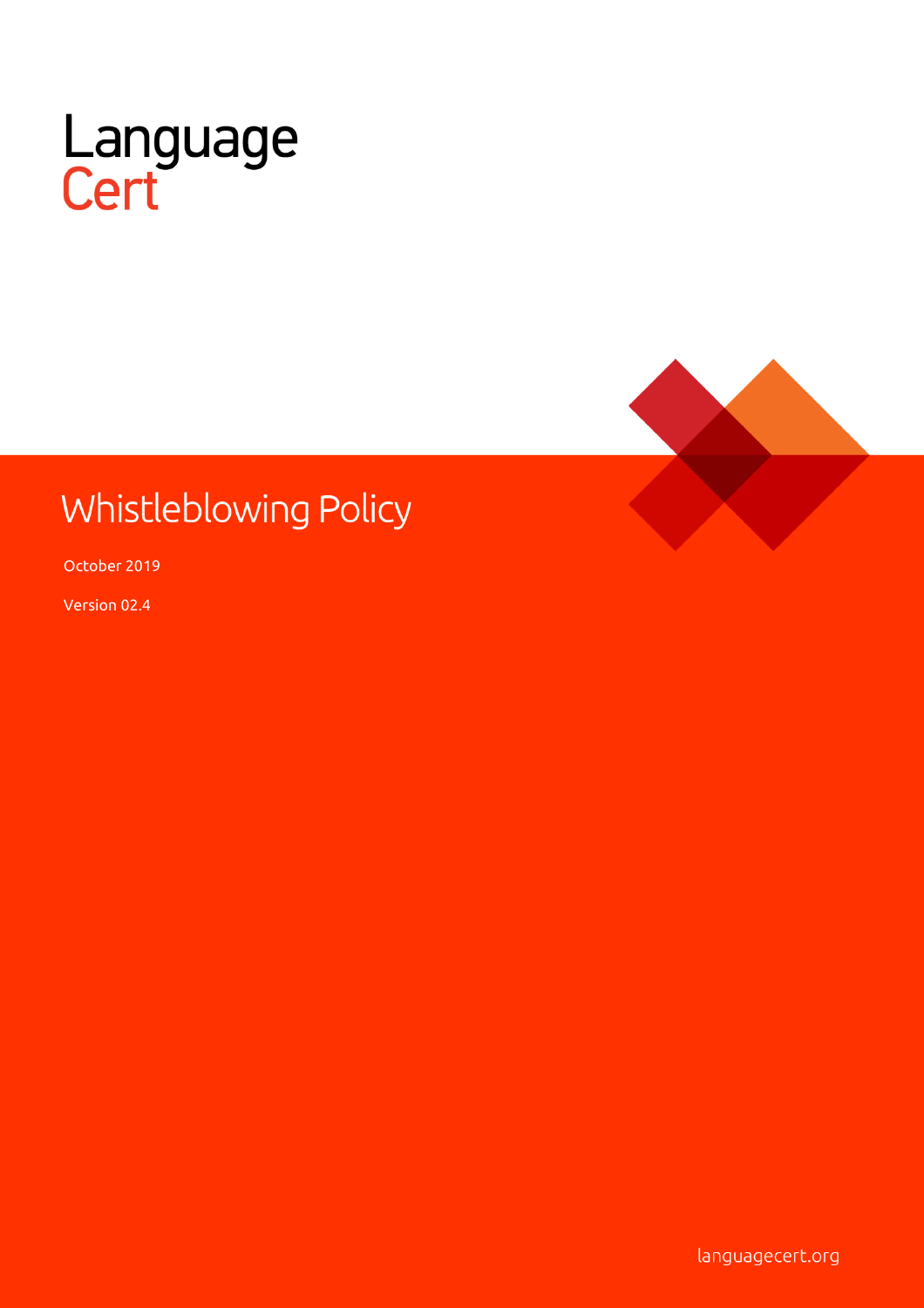## **Introduction**

LanguageCert aims to establish and maintain a culture of openness and we encourage our staff, centres and candidates to raise issues which concern them in relation to the delivery of our qualifications and services.

By becoming aware of malpractice/poor practice, we are able to take the necessary steps to safeguard the interests of our staff, centres and candidates. We, therefore, strongly encourage you to get in touch with us and 'speak up' or 'blow the whistle'.

However, we recognise that you may be worried that by reporting such issues you may be subject to some adverse action. Therefore, this policy is designed to provide you with information about the Public Interest Disclosure Act as well as the process by which you may blow the whistle. It also presents measures that LanguageCert has put in place to protect whistleblowers.

## **Centre's responsibility**

It is important that your staff and candidates are fully aware of this policy and its contents as well as our Malpractice and Maladministration policy.

We also encourage centres to maintain a culture of openness where staff can freely raise concerns about activities and practices without the risk of adverse consequences to their future employment or career.

#### **Review arrangements**

We will review the policy annually as part of our self-evaluation arrangements and revise it when necessary in response to external feedback, trends from our internal monitoring arrangements, changes in our practices, actions from the regulatory authorities or external agencies or changes in legislation.

If you would like to feed back any views, please contact us via the details provided at the end of this policy.

# **What is whistleblowing?**

Whistleblowing is when an individual reports suspected malpractice, wrongdoing and/or the covering up of malpractice or wrongdoing at work. Officially, this is called 'making a disclosure in the public interest'.

The malpractice or wrongdoing is often committed by the individual's employer, or a candidate's centre, although this is not always necessarily the case.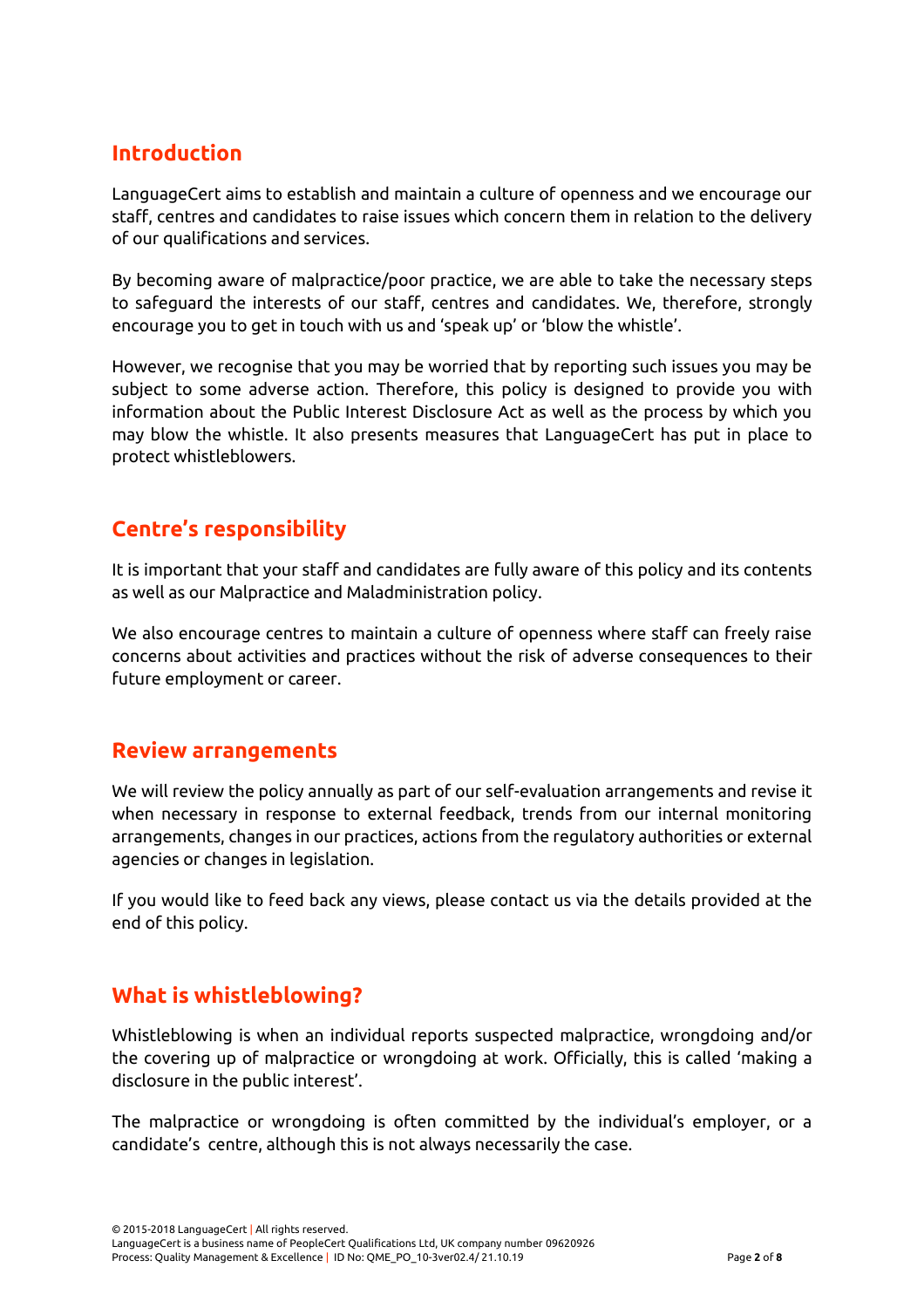Whistleblowing is different from both complaints and employment disputes. Complaints tend to be an expression of personal dissatisfaction (e.g. with a product or service being received and/or encountered) and should be taken forward with the arrangements outlined in our Complaints policy. Employment disputes tend to arise when a worker challenges an aspect of their own employment position or contract. If you are experiencing such a dispute, you should take this up with your employer or another responsible body. We cannot investigate or take any action over such instances.

Individuals can raise a concern with us under the arrangements outlined in this policy if they have a reasonable belief that malpractice and/or a wrongdoing is occurring or is likely to occur relating to one or more of the following categories (as set out in the Public Interest Disclosure Act 2013 - PIDA):

- A criminal act (e.g. the unauthorised use of public funds or possible fraud and corruption).
- A failure to comply with a legal obligation the individual/organisation may be subject to.
- A miscarriage of justice.
- Endangering an individual's health and safety.
- Damage to the environment.
- Deliberate concealment of information about any of the above.

In addition, an individual raising an allegation under these whistleblowing arrangements should have a reasonable belief that the disclosure is in the public interest.

PIDA also gives protection to whistleblowers for disclosures to a number of different people, such as to employers, legal advisers, Ministers of the Crown and a number of prescribed regulators (for certain purposes). For example, Ofqual is a prescribed regulator for:

- Matters relating to the development, delivery and award of regulated qualifications.
- Matters relating to National Curriculum assessment arrangements.
- Matters relating to Early Years Foundation Stage assessment arrangements.
- Other matters likely to be of relevance or interest to their role as a regulator of qualifications, examinations and assessments in England.

As such, Ofqual for example, has a public whistleblowing policy in which they state that if an individual works for a centre which is delivering regulated qualifications, and they wish to make a whistleblowing disclosure to someone outside of their organisation, they should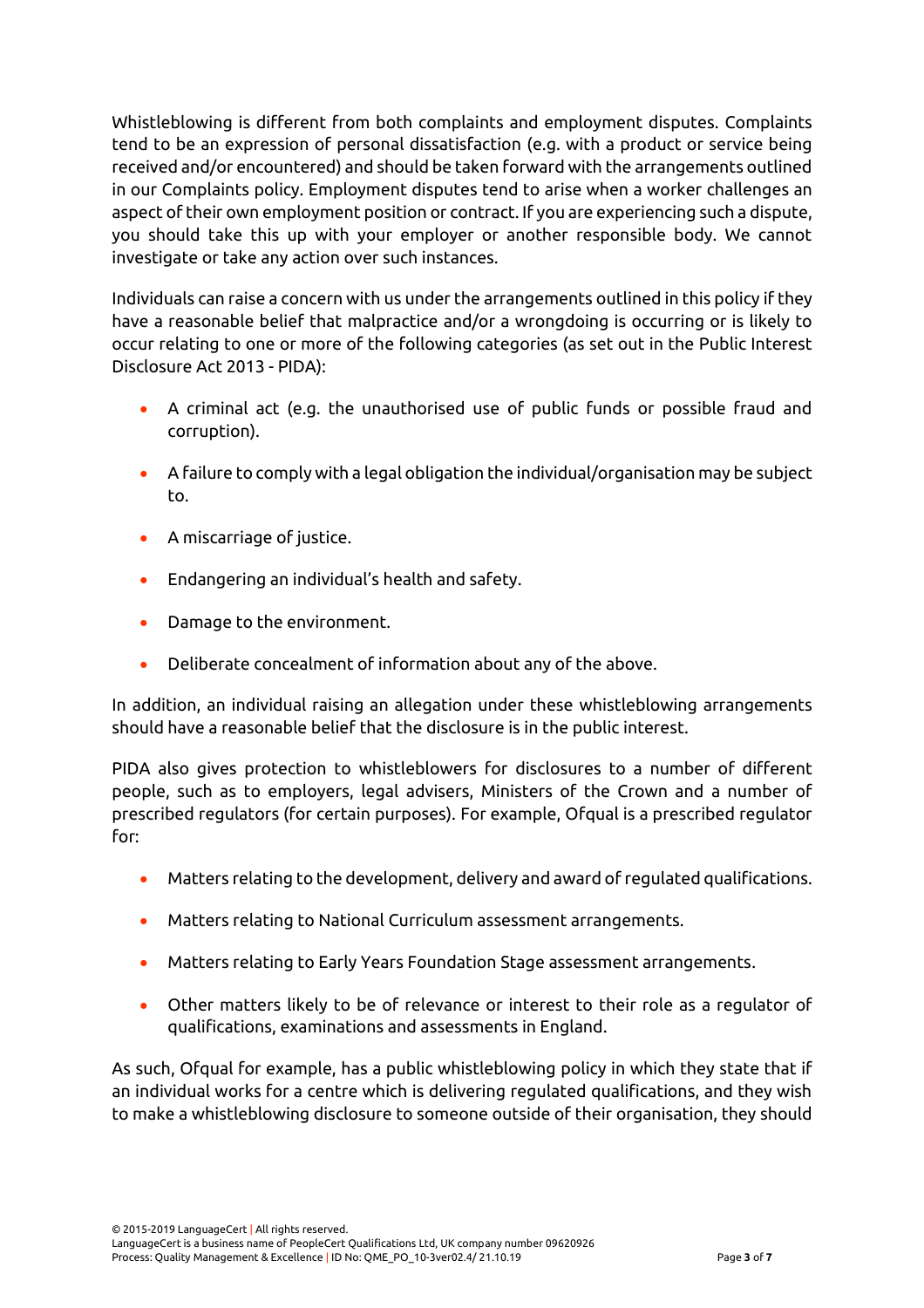normally consider making the disclosure to the relevant awarding organisation that has approved their centre to deliver the qualification(s) in question (e.g. LanguageCert).

You may also decide to contact the relevant regulator, but they will normally ask the relevant awarding organisation to investigate and report on the subject of the disclosure.

We hope this clarification and policy gives you the reassurance you need to raise your concern with us. However, we recognise that you may still wish to report a concern to the appropriate regulator. For your information, their contact details are provided below:

- Ofqual the regulator in England: [https://www.gov.uk/guidance/ofquals](https://www.gov.uk/guidance/ofquals-whistleblowing-policy)[whistleblowing-policy](https://www.gov.uk/guidance/ofquals-whistleblowing-policy)
- Qualifications Wales responsible for regulating non-degree qualifications and the qualifications system in Wales: [https://www.qualificationswales.org/english/our](https://www.qualificationswales.org/english/our-work/our-regulatory-documents/policies/)[work/our-regulatory-documents/policies/](https://www.qualificationswales.org/english/our-work/our-regulatory-documents/policies/)

Examples of whistleblowing disclosures that could be made to us include:

- A member of staff at a centre making a disclosure about actual or possible malpractice at the centre and/or the centre's failure to comply with the terms of the its centre approval agreement with LanguageCert (see our Malpractice and Maladministration policy for examples).
- Making a disclosure about possible malpractice being carried out by a member of LanguageCert.
- A candidate or parent/guardian making a disclosure about possible malpractice at one of our centres.

In case of doubt on how best to proceed, you can speak in confidence to the Quality Officer at LanguageCert (contact details are provided at the end of this policy) or Public Concern at Work (see next section).

# **Seeking independent advice**

This document sets out our whistleblowing arrangements, which are aligned with the Public Interest Disclosure Act 2013 (PIDA).

This legislation protects workers who make a protected disclosure of information concerning certain types of matters relating to their employment from being dismissed or penalised by their employers as a result of the disclosure.

The Act also has the effect of making confidentiality clauses unenforceable where a protected disclosure is made.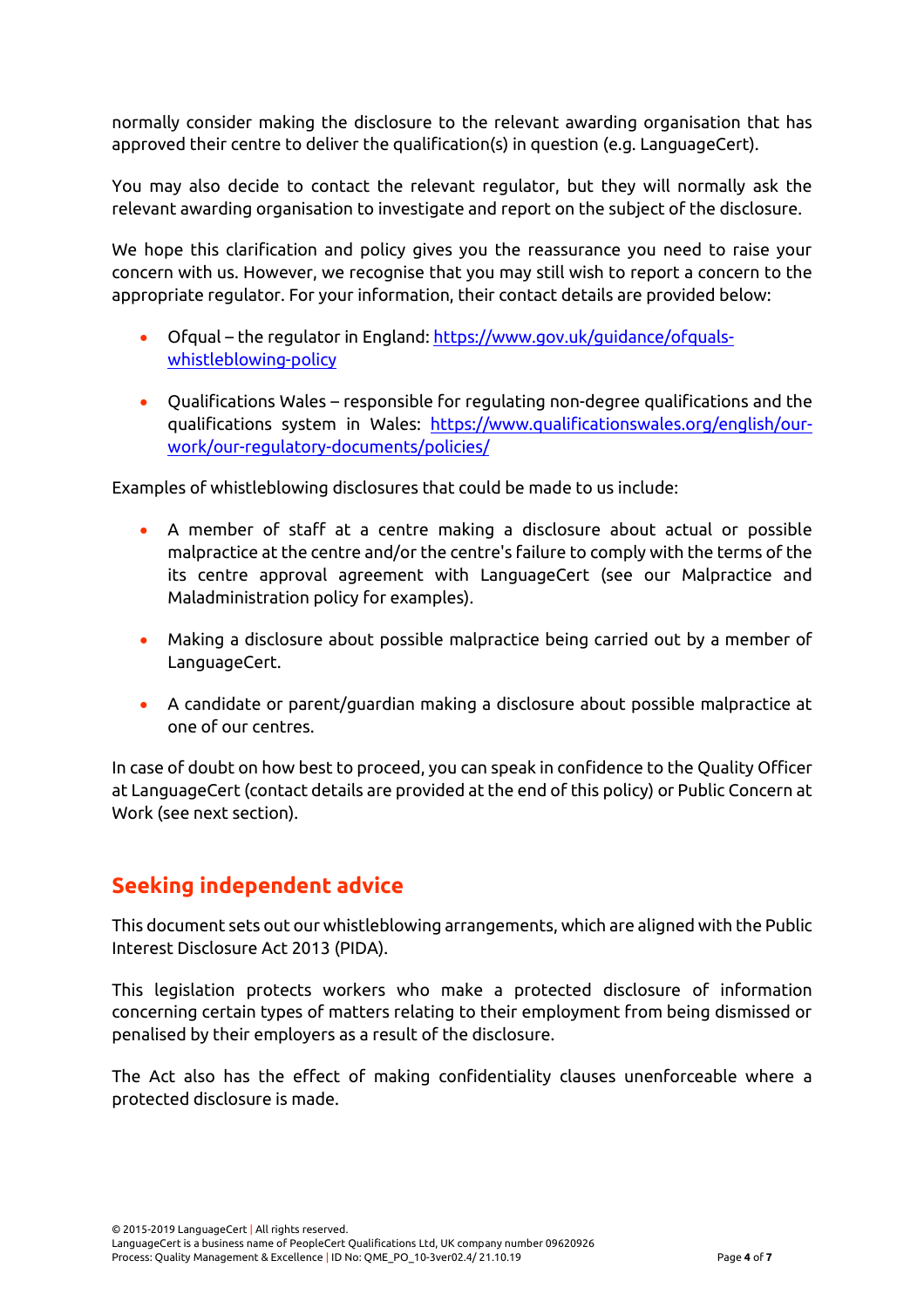We recommend that you seek advice before making a whistleblowing allegation to ascertain your rights under the Act. For example, if you want independent advice at any stage about your rights and protection, we recommend that you contact Public Concern at Work [\(www.pcaw.co.uk\)](http://www.pcaw.co.uk/), which is a registered charity and is the independent authority on public interest whistleblowing.

#### **How to whistleblow**

To raise an allegation under these whistleblowing arrangements, please contact the Quality Officer (contact details are at the end of this policy).

Upon making an allegation, it is helpful to provide as much information and supporting evidence as possible to help inform the nature of any investigation we will carry out.

Although it is important to note that it is not essential to have clear evidence before making an allegation under this policy, we nevertheless ask that you explain as fully as you can the nature of the allegation or circumstances that gave rise to your concern.

# **Protecting your identity**

Sometimes a person making an allegation may wish to remain anonymous, although it is always preferable to reveal your identity and provide us with your contact details. However, if you are concerned about possible adverse consequences that may occur should your identity be revealed to another party, then please inform us that you do not wish for us to divulge your identity and we will work to ensure your details are not disclosed.

The investigator(s) assigned to explore the allegation will not reveal the whistleblower's identity and will keep it confidential unless the whistleblower agrees or if it is necessary for the purposes of the investigation, such as to:

- The police, fraud prevention agencies or other law enforcement agencies (to investigate or prevent crime, including fraud).
- The courts (in connection with court proceedings), to which we are required by law to disclose your identity.
- Other third parties, where we consider it necessary to do so (e.g. the regulator(s)).

The investigator will advise you if it becomes necessary to reveal your identity against your wishes.

A whistleblower should also recognise that he or she may be identifiable by others due to the nature or circumstances of the disclosure (e.g. the party which the allegation is made against may manage to identify possible sources of disclosure without such details being disclosed to them).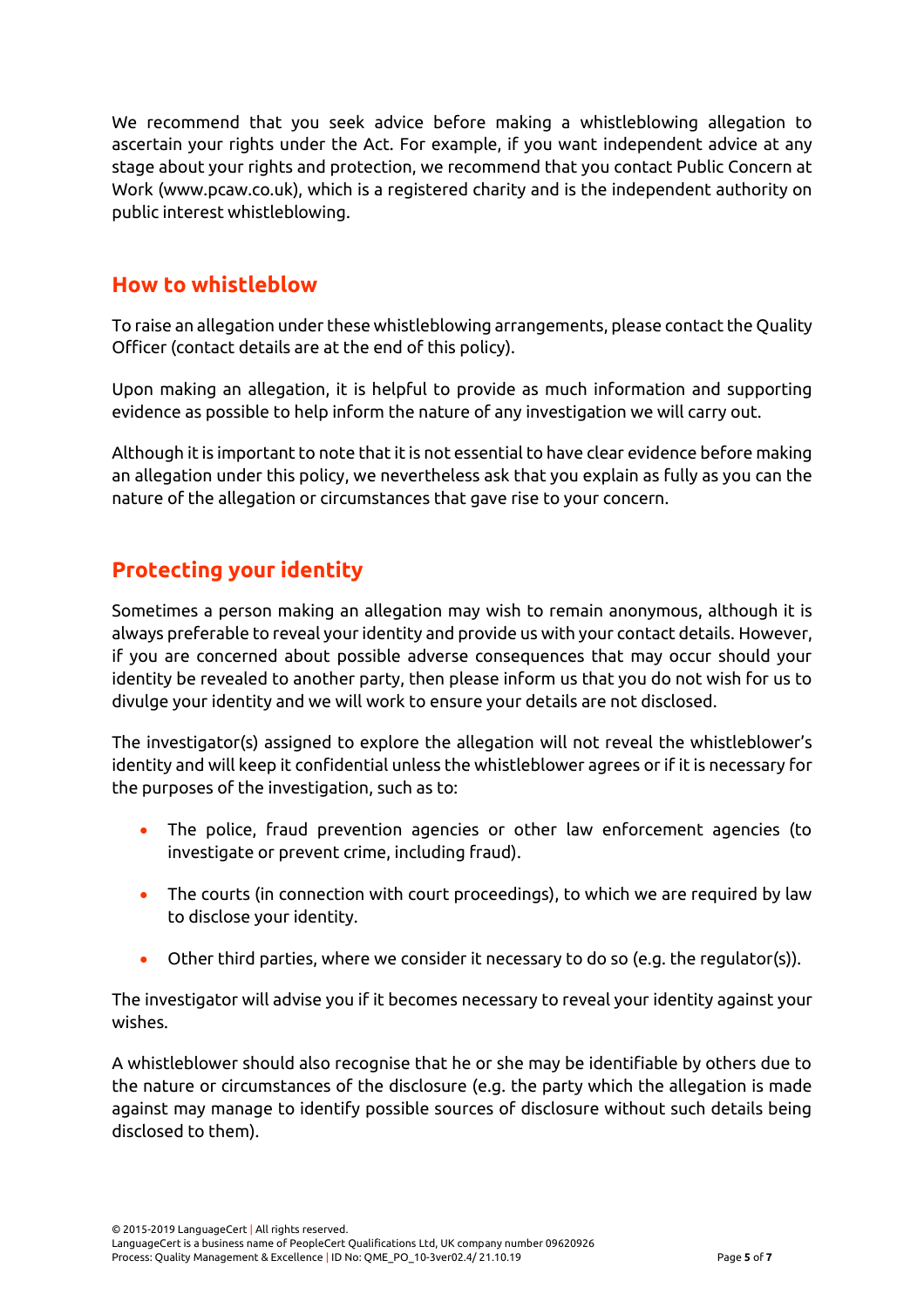# **What we will do upon receiving a whistleblowing allegation**

Once a concern has been raised, we have a duty to pursue the matter. It will not be possible to prevent the matter being investigated by subsequently withdrawing their concern as we are obliged by the regulators to follow-up and investigate allegations of malpractice or maladministration.

Depending upon the nature of the allegation, we will appoint someone to investigate the allegation who has the appropriate level of training and competence and who has not had any previous involvement or personal interest in the matter.

The person(s) appointed to investigate the matter (the investigator(s)) may contact/meet with the person who raised the concern (the whistleblower) as soon as possible to ascertain the details of their concern. If the whistleblower does not wish to make a written statement, the investigator(s) will write a brief summary of the concern(s) that has been raised and the whistleblower will be expected to confirm this as correct. A work colleague, trade union representative or another individual (e.g. friend/independent witness) can accompany the whistleblower at this and any subsequent meeting.

The investigator will then conduct an investigation to establish the facts in accordance with the arrangements in our Malpractice and Maladministration policy.

In all cases, we will keep the whistleblower updated as to how we have progressed the allegation (e.g. we have undertaken an investigation) and the whistleblower will have the opportunity to raise any concerns about the way the investigation is being conducted with the investigator(s). However, we will not disclose all details of the investigation activities and it may not be appropriate for us to disclose full details of the outcomes of the investigation due to confidentiality or legal reasons (e.g. disclose full details on the action that may be taken against the parties concerned). While we cannot guarantee that we will disclose all matters in the way that the whistleblower might wish, we will strive to handle the matter fairly and properly.

#### **Outcomes of an investigation**

If the investigation results in a proven case of malpractice and/or maladministration, we will take action against the relevant parties in accordance with the arrangements in our Malpractice and Maladministration policy and, where necessary, our Sanctions policy.

If the allegation is not proven by the investigation, provided that you (as the whistleblower) did not deliberately raise an allegation which you knew to be untrue, no action will be taken against you by LanguageCert. If the allegation was made due to a genuine misunderstanding, the individual(s) (e.g. centre or centre staff member) who have been the subject of the investigation will be expected to bear no malice or ill feeling towards their accuser, while colleagues should not mistreat a whistleblower.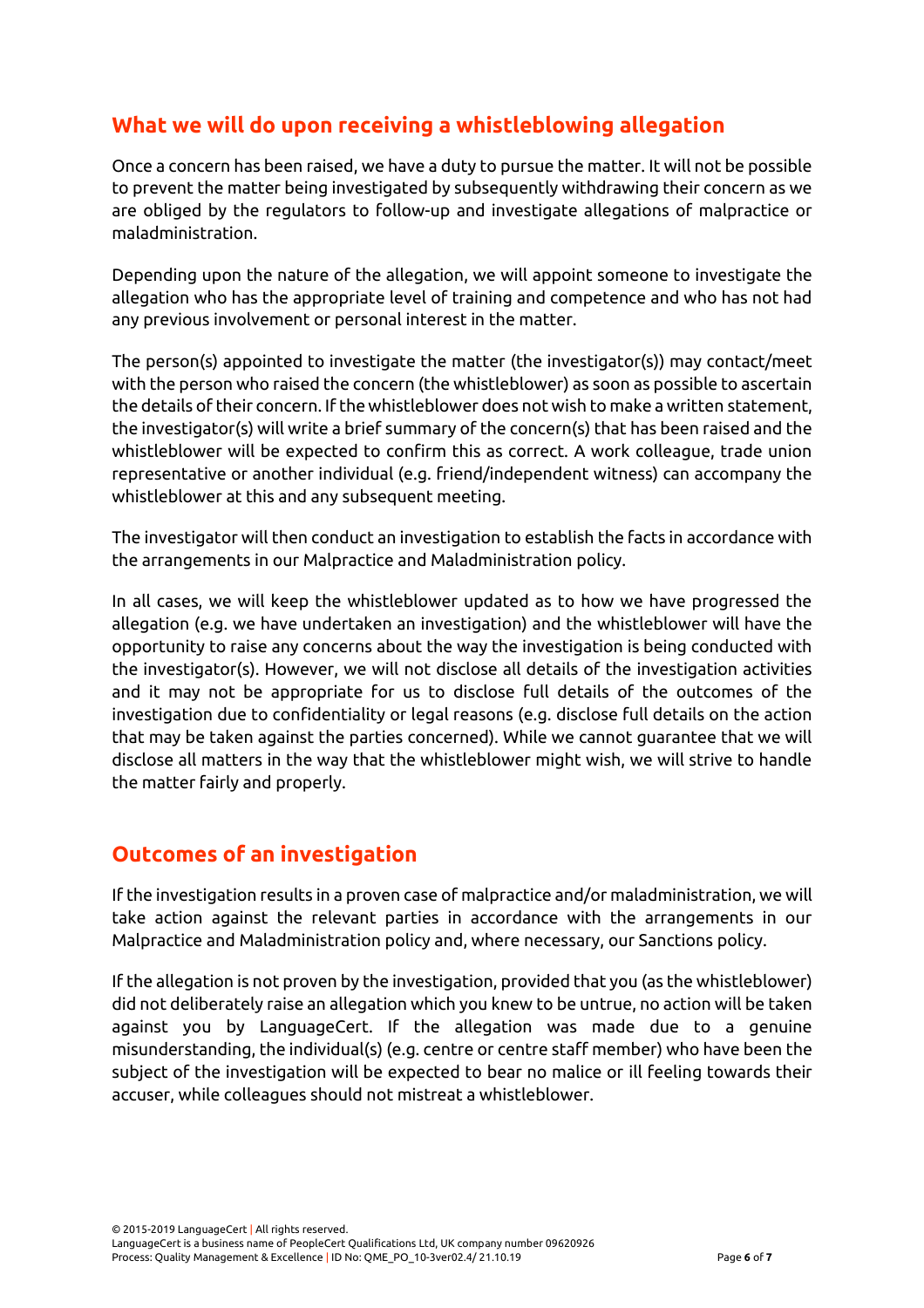If, however, the investigation concludes that you (as the whistleblower) raised an allegation which you knew not to be true, disciplinary action may be taken against you by your employer.

#### **Contact us**

If you wish to make an allegation in accordance with the arrangements outlined in this policy or have a query in relation to our whistleblowing arrangements, please contact our Quality Officer by using the channels described in the "Contact Us Guide".